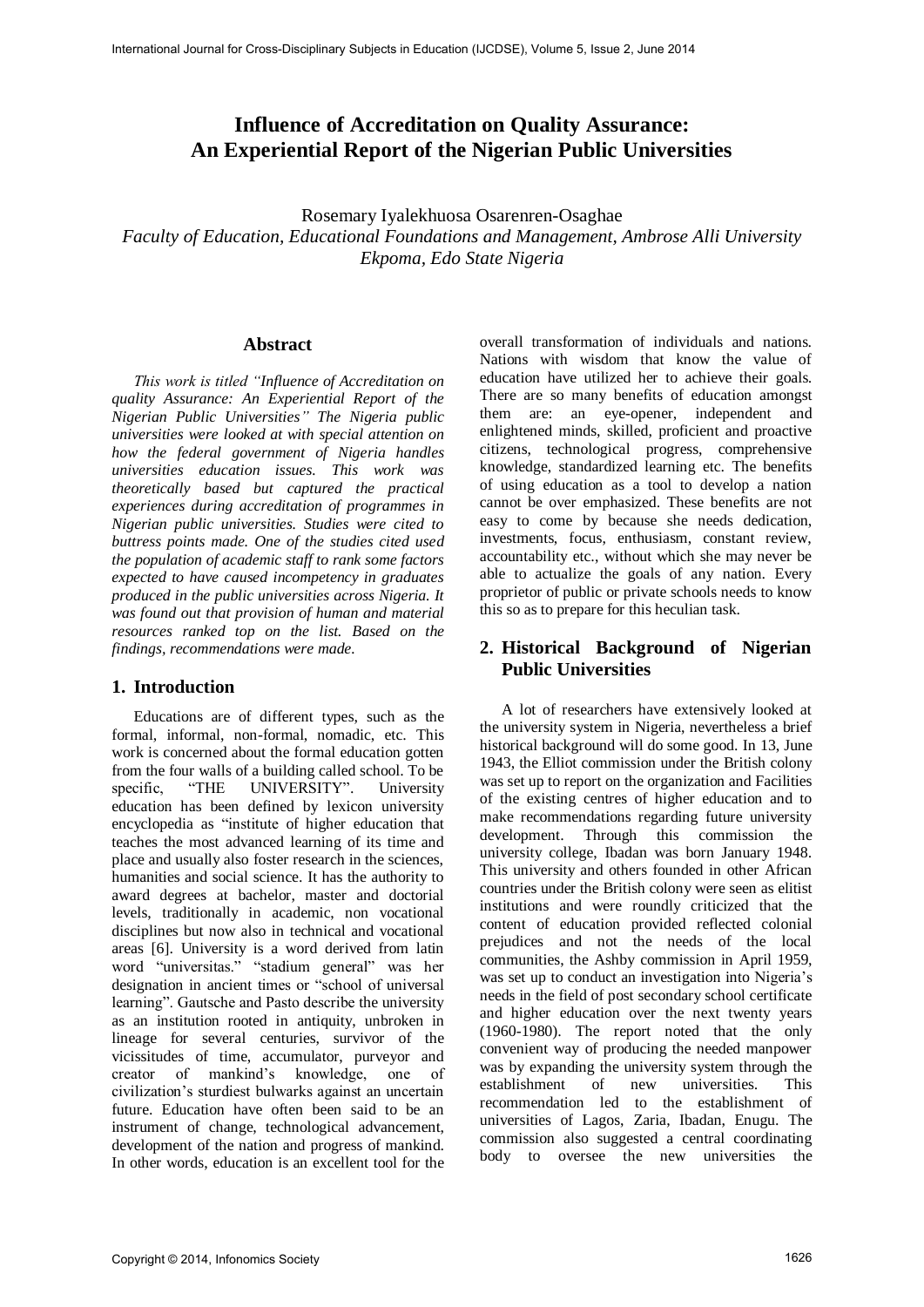recommendation led to the establishment of the Nigerian universities commission (NUC), established in 1962 as an advisory agency but later became a statutory body in 1974 as a parastatal under the federal ministry of education. The implementation of Ashby's report led to the first generation universities namely: universities of Nigeria, Ahmadu Bello, Ife, Lagos, Ibadan and Benin. The second generation universities consisted of universities of Jos, Calabar, Kano, Maiduguri, Sokoto, Port Harcourt and Ilorin. In 1977, the same year, the Joint Admission and Matriculation Board (JAMB) was created to regulate the admission of students into the universities taking cognizance of Federal characters, in the 1980s seven federal Universities of Technology were established namely: Federal Universities of Technology at Owerri 1980, Akure 1981, Yola 1981, Minna 1983, Abeokuta 1988, Bauchi 1988 and Makurdi 1988. Then an Open University now called University of Abuja was founded in 1980, University of Agriculture, Umudike 1992, University of Uyo 1991, Nnamdi Azikiwe University Awka 1992. These universities belonged to the  $3<sup>rd</sup>$  generation [9]. The 1979 constitution allowed states to establish their own Universities, the Anambra State University of Technology 1980, Bendel State University 1980, Rivers State University of Science and Technology 1980, Imo state university 1981, Universities of Ondo state, 1982, Ogun state 1982, Lagos State 1983 and Cross River 1984 were established. Then came the Cookey commission that set up by the federal government in 1981 looked into ways of encouraging Nigerian to seek for university education and it recommended among others free university education to any Nigerian who gets admitted into the university. Yet another commission the Longe commission was set up by the Head of State, Ibrahim Babangida on the  $5<sup>th</sup>$  Dec. 1990 headed by chief gray Longe to examine among others to determine the middle and higher level manpower supply and demand of the country and advise in the area of under or over production and under or over utilization of same, examine the availability and adequacy of academic staff in higher institution, investigate the nature, source and criteria of funding higher educational institutions with a view of improving the situation and guaranteeing steady source of funds for optimal functioning of these institutions. The longe commission identified higher education as the most powerful instrument for social reforms. The commission recommended among others that funds be provided for rehabilitation, restoration and consolidation of university education in ensuring decade, the staff exchange programme between Nigerian universities and oversees universities should be encouraged. After 1990, many more federal, states and private universities have been set up. The increase of these institutions brought a lot of problems instead of bring solutions

to the nations development¸ student were not able to function after graduation because of inadequate human and material resources for teaching and learning to cope with the over population of students, inadequate funding, corrupt practices of various magnitude from officials in and out of the university community who were entrusted with the management of the universities, yet another panel set up by Abacha government, the Etsu nupe panel set up in 1997 on the state of affairs in Nigerian universities, it was recommened amongst other recommendation that 30% of Nigeria's annual budget be allocated to education, universities should depend on diversified domestic rather than external sources, as external sources are subjected to international political relations, all universities should engage in income generating activities. Then came the vision 2010 committee also set up by Abacha 1997, the committee also recommended 26% of annual national budget be allocated to education, but as usual corrupt practice will prevent a successful implementation of these laudable recommendations. Therefore instead of the universities to get better, they get worse because the dilapidated materials being used from the first generation universities is still in use today, there are no upgrades neither are there adequate additions to cope with the students population explosion. Practical courses were being taught theoretically, how can students be functional after graduation?

For reintiration the tertiary education goals according to the National Policy on Education [1] are:

- To contribute to national development through high level relevant manpower training.
- To develop and inculcate proper values for the survival of the individual and society.
- To develop the intellectual capability of individuals to understand and appreciate their local and external environments.
- To acquire both physical and intellectual skills which will enable individuals to be self-reliant and useful members of the society.
- To promote and encourage scholarship and community service
- To forge and cement national unity
- To promote national and international understanding and interaction.

These goals are to be actualized through: teaching, research and development, virile staff development programmes, generation and dissemination of knowledge, a variety of modes of programmes such as full-time and sandwich programmes, access to training fund such as industrial training fund (ITF), students industrial work experience scheme (SIWES), maintenance of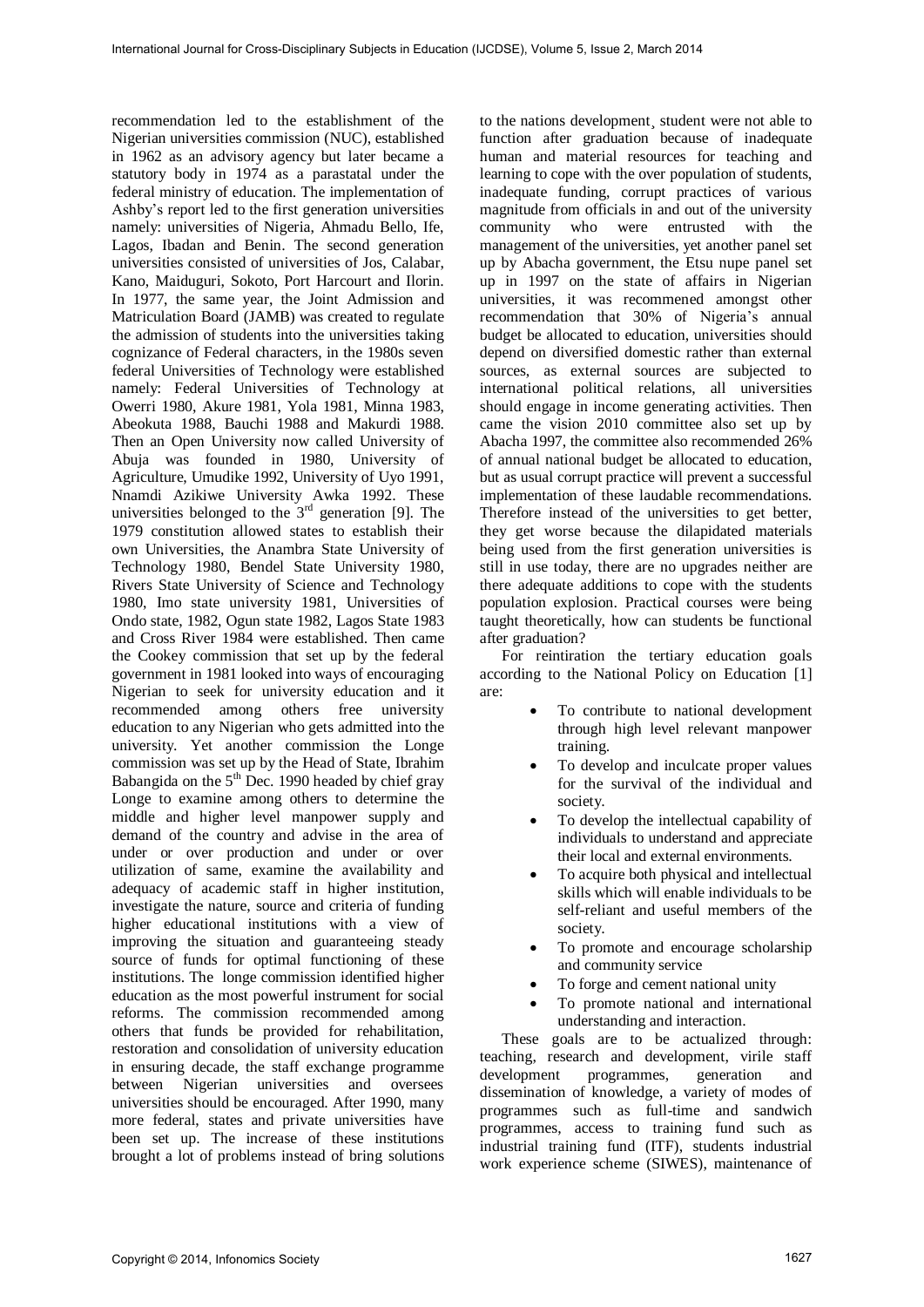minimum educational standards through appropriate agencies, inter institutional cooperation and dedicated service to the community through extramoral and extension services.

The inability for Nigeria to be able to actualize these laudable goals is not a surprise but it brings concerns to the hearts of all stakeholders. Nigeria as a nation has a wonderful, well written national policy on education which states what education is expected to do for the nation, thus; (a) a free and democratic society, (b) a just and egalitarian society, (c) a united, strong and self-reliant nation, (d) a great and dynamic economy, (e) a land full of bright opportunities for all citizens, Federal Republic of Nigeria [7]. From the above goals, education is seen as an instrument for change. Therefore, education must be geared towards the inculcation of the following among others:

- Respect for the worth and dignity of the individual
- Faith in man's ability to make rational decision
- Acquisition of competences necessary for self reliance [7].

The problem however is bringing these words to reality. It is in full realization of the pivotal role education can play in bringing about change that it is stated in the national policy of education that education is the most important instrument of change [7]. Over the years, it has been a huge problem to adequately fund education in Nigeria. The inability of the federal government to do this, led to the introduction of private universities where individuals, corporate bodies and missionary organizations are empowered to run university. The government has tried to allocate a portion of the yearly budget to education but still fails to release all the financial responsibility in the budget to the universities concerned even though the percentage is far less than UNESCO's recommendation. This act has led to untold hardship to the public universities. It has brought incessant strikes which are at times local and sometimes national. At times when the national strike is called off, the different state universities of the federation start their own negotiations with their various state governments because many times the state governments refuse to accept the financial responsibilities due to lack of money they say! This is probably one of the reasons why the federal universities are better funded than the state universities. How have Nigerian universities fared in the world ranking? According to okecha (2008) the best university in Nigeria is not among the best 500 universities in the world but infact the  $5,834<sup>th</sup>$  in the world and it is among the first generation university. Academic Staff of Universities (ASUU) have over the years fought for university funding and upgrade of material resources but all to no avail rather the government in power threatens their jobs, lives etc. for example during the 1973

struggle for staff welfare and conditions of service, Gowon ordered all university lecturers to pack and go, and the academic staff lost but on a second thought, it was actually Nigeria that lost. Researches believed Gowon's era rendered the academics vulnerable to the delight of the uninformed citizens. Then came the era of Mohammed and Obasanjo in 1975, they sacked the vice chancellor of university of Ibadan on a convocation ceremony day. Then came the era of sole administratorship, in this era, people who were not qualified are appointed as sole administrators to replace and do the job of a vice chancellor, this was done by Abacha. From records the military heads of states had no regards for the university education. Vice chancellors are now being appointed hardly by election but by political dictates, tribalism, political affiliation etc.

This work focused on human and material investments in the university education in Nigeria. The university is the highest level of educational system anywhere in the world and it is expected that graduates from this level of education have what it takes to move themselves, their community and nation forward. Nigeria can easily be referred to as an educogenic nation because of her love for education. Nigeria has well over one hundred universities both public and private in her 53 years of existence, that is an average of two universities a year to accommodate the teaming youths yearning for university education so as to acquire skills and certificates, but from observations employers always complain that graduates from Nigerian universities are not competent, not confident and ill-prepared for the world of work. It is either they end up as job seekers or be re-trained by employers when they manage to get jobs. This is a difficult fact to swallow but it is the reality on ground. People are quick to apportion blames on school authorities and university teachers who themselves need help to be able to manage the schools effectively and efficiently to actualize their goals. This work went searching for the cause(s) of the problem, two important factors to the success of any form of education came to mind, and these were human and material resources, available for teaching and learning in the universities. Several studies have actually been carried out about these two factors in the past including the one by Osarenren-Osaghae [3] but in order to update knowledge, latest information was necessary. In a case study by Osarenren-Osaghae on Nigerian graduates: implications for national security, fifteen public universities (8 Federal government owned and 7 state government owned) were randomly selected for study, namely: University of Ibadan, University of Benin, Ahmadu Bello University, Obafemi Awolowo University, University of Nigeria, University of Port Harcourt. Federal University of Technology Minna, University of Uyo, Ambrose Alli University, Abia State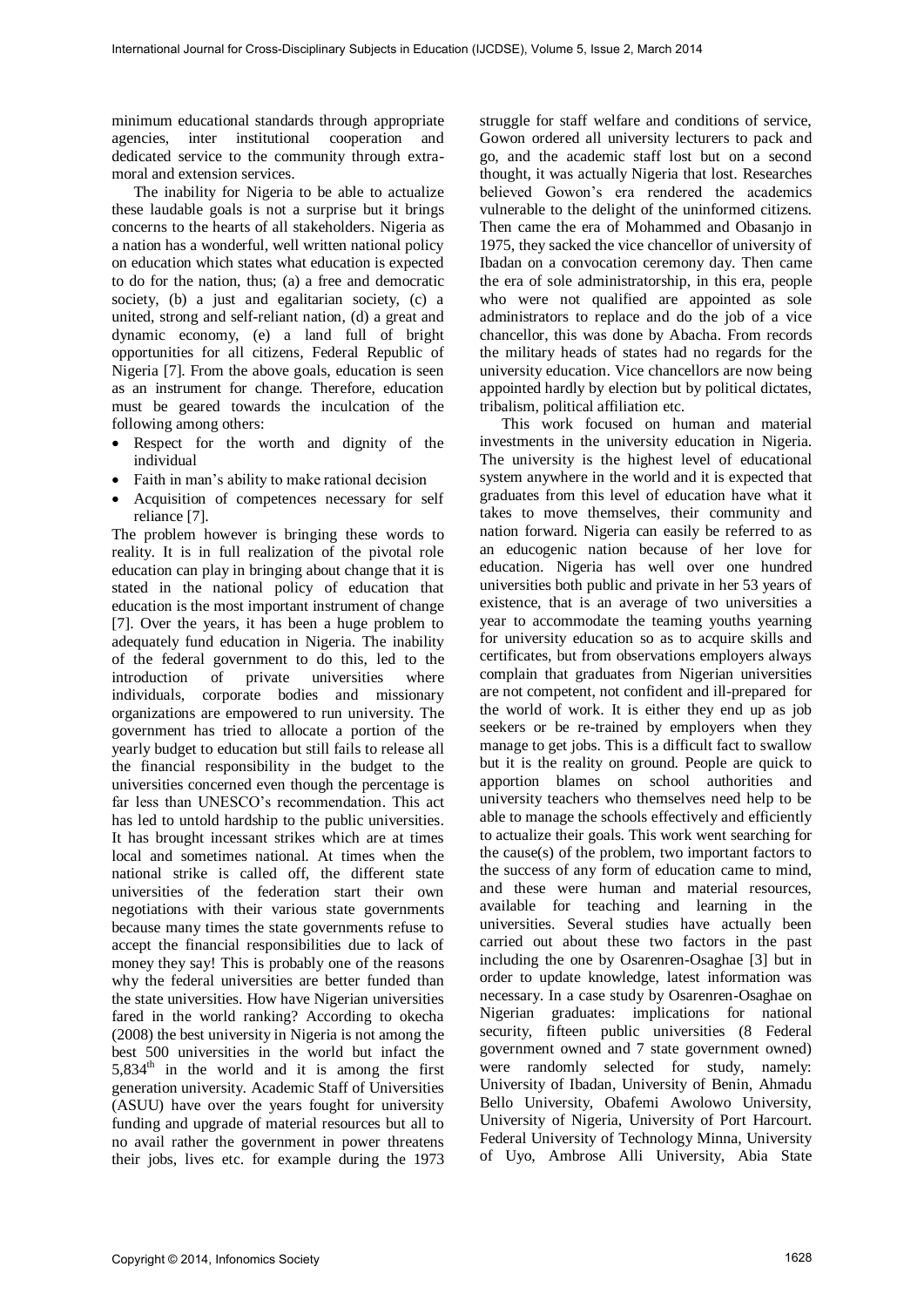University, Akwa-Ibom State University, Benue State University, Delta State University, Ekiti State University, Kaduna State University. Alongside provision of human and material resources were other factors such as poor teaching, ineffective administration, student's vices such as examination malpractice, cultism, staff incessant strikes, funding, students reading habits, proprietors' nonimplementation of agreements reached between them and staff, proprietors incessant interferences in the day to day running of the schools. These factors were also looked at because they also brought concerns to the universities. In other to guide the study, four questions were asked out of which three hypotheses were formulated. The respondents who were three thousand and nineteen academic staff from the fifteen universities across the nation were made to rank the above listed factors that contributed to the cause(s) of incompetent/unskilled graduates in Nigeria. The questionnaire used had 4 sections, section one had respondents' bio-data and section two had items for hypotheses one and two, section three for hypothesis three and section four for question four, the content of the instrument was validated by experts and the reliability value was 0.87 which was found reliable. The questionnaires were administered to the respondents and same were retrieved by the researcher and assistants. The data gathered were subjected to a statistical analysis using the pearson product moment correlation coefficient for hypotheses one and two, t-test for two independent samples was used for hypothesis three and mean for ranking the factors in question four. The study found out in question four that the human and material resources factors were at the top of the list of factors responsible for graduate's incompetency [4]. These findings did not come as a surprise, as an academic staff for over seventeen years in one of the universities in Nigeria, a lot of observations have attested to this fact. This study is in support of [3], which sought to know the availability and adequacy of the human and material resources for teaching and learning of skilled-based courses in Nigerian universities, where 10 public universities across the nation were picked by random sampling. Students and academic staff participated in this study, to guide the study, three research questions were asked and two hypotheses were formulated. The questionnaire consisted of four sections (A, B, C, D), A for Bio-data of respondents, B for items on human resources, C for items on material resources and D was a checklist on the availability and adequacy of human and material resources for teaching and learning, this was compared to the minimum standard requirement by National Universities Commission (NUC). The Ttest, mean and simple percentage was the statistics used for the analysis. The findings were that; (1) Human resources (staff) were inadequate, (2)

Material resources were inadequate, (3) The available human and material resources did not meet the minimum standard recommended by NUC, (4) There was no significant difference in the mean responses of the final year students and academic staff regarding the availability and adequacy of human and material resources in the universities. Okecha (2008) in his work titled "the Nigerian university: an ivory tower with neither ivory nor tower" x-rayed three generations of universities in Nigeria, and concluded that the first generations were better than the second like wise the second were better than the third in other words the universities deteriorates as the years rolled by and the government seem not to be able to do anything in terms of revamping them because all efforts have proved abortive. It was concluded amongst other conclusions that the government should put in more effort.

# **3. NUC Accreditation Exercise and quality assurance in Nigerian public Universities**

## **3.1. Accreditation**

The main functions of the National University Commission (NUC) are outlined below:

- Granting approval for all academic programmes run in the Nigerian universities
- Granting approval for the establishment of all higher education institutions offering degree programmes.
- Ensuring quality assurance for all academic programmes
- Serving as a channel for all external support in the Nigerian universities.

There are five major departments namely departments of quality assurance, academic planning and research, physical planning and development, information and communication technology and finance and administration. For the purpose of accreditation, the quality assurance department is of most importance in the article. The main job of this department is to guarantee Nigerian's quality university education in spite of the increasing population and institutions. The division under the quality control departments are undergraduate quality assurance, post graduate quality assurance, federal universities monitoring and evaluation, state universities monitoring and evaluation. The accreditation panel uses the NUC uniform guidelines and criteria to ensure fair play and justice in their assessment requirement and in their final verdicts. Meanwhile these guideline and criteria have not been renewed for over twenty years. The panel are normally expected to see in every department items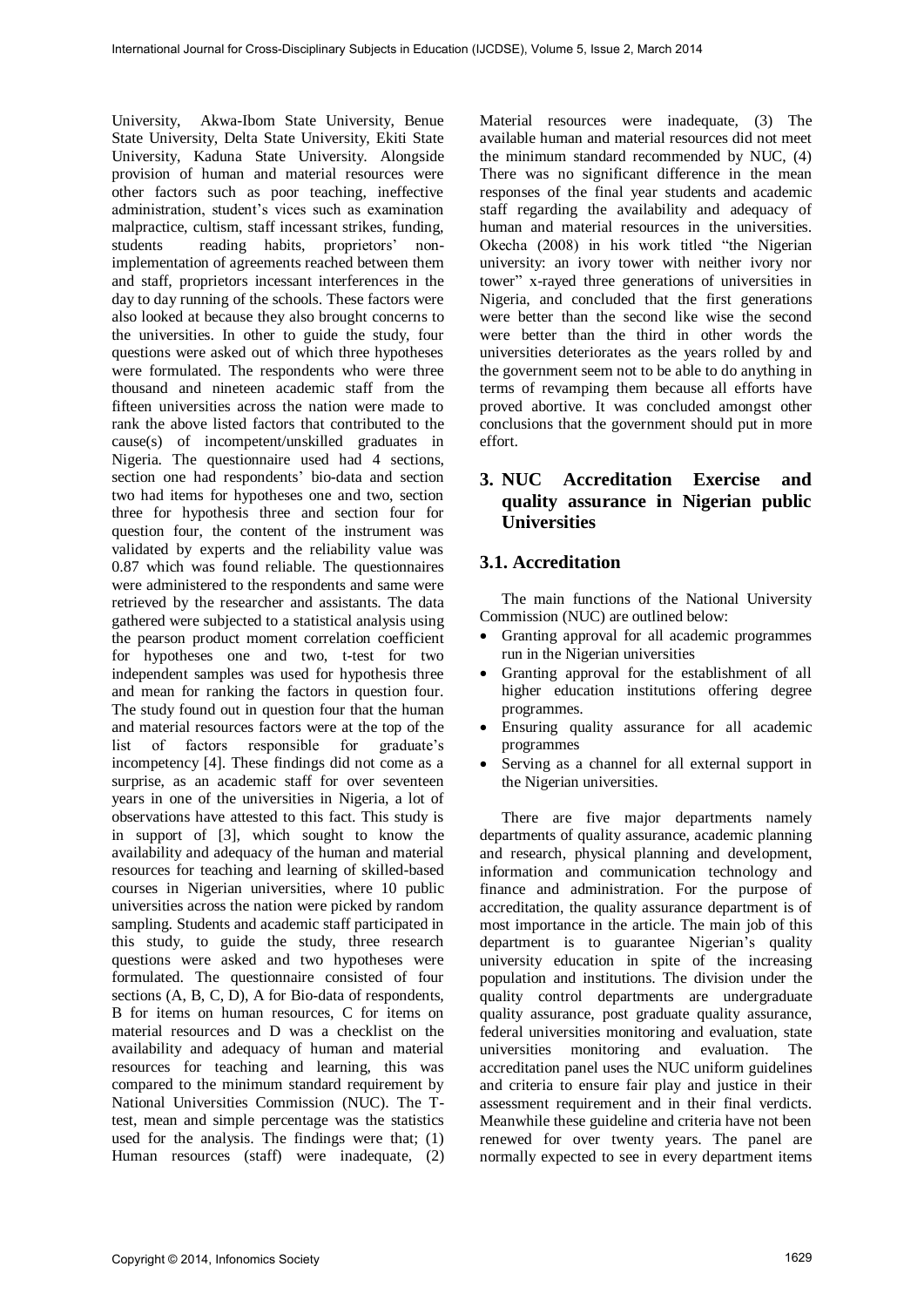listed in assessment requirement, members of the panel are also expected to interact with students from whom vital information could be obtained; however some of the accreditation panels have been found wanting, the accreditation exercise have been grossly abused according to Okecha [9] which said:.

- Some panels do not insist on seeing physically all the listed academic staff.
- Some universities hire some academics deficient in honour for a day or two parade themselves as staff during accreditation.
- Some institutions borrow equipment and chemicals from sister universities.
- Some department fraudulently list professors of other universities (without their consent) as their staff.
- Departments showcase borrowed books and journals from other institutions
- some panel see over crowed lecture halls and over look
- In experienced academic are recruited to serve as members of accreditation panels.
- Some panels receive bribes from institutions
- Some panels are always in a hurry to return to their offices doing their jobs half hazardly in trying to do two days work in a few hours [9].

It may be of interest to know that a lot of millions of money are spent yearly by the federal government on visitations by panel to schools.

The drama begins when the accreditation team has to come to the university to carry out their investigations. A date is set by the Commission and information is passed to the school to be visited. The lists of programme requirements are also sent to the school. In preparation, the schools go out of their way to borrow equipments, window dressing the school by painting the buildings of the faculty to be visited, cutting the grass, replace broken windows, doors, chairs and tables, roads are graded and sometimes tard, people are borrowed to stand as staff during accreditation (this is just to say a few), all because the school wants a programme accredited, this is because without accreditation, the school is not qualified to run the programme and certificate not recognized. The team arrives on the set day to see everywhere looking almost perfect, everybody is full of fake smiles and pretending to be happy, it is a sorry sight! In some cases the school will have to source for money from other sources such as banks, other organizations/bodies even individuals e.t.c to prepare for the big day. The accreditation team is lodged in the finest hotels around and given the best of times. The team goes round the school to see what is on ground as compared to their expectations; observations are made which in most cases are swept under the carpet and silenced, at the end of the visitation. When the team is ready to go, gifts are given to each member; this is a strategy to suppress

whatever negative decision or intension against the accreditation, so that the school can continue to run that programme unqualified. All borrowed human and material resources goes back to their owners when the team goes away, who is deceiving who?. Quality assurance are made of several ingredients in the university system of education, some of which include: University Autonomy, Academic Freedom, Provision of Adequate Human and Material Resources, Adequate Funding, Staff Welfare, Staff Dedication, Good Leadership, Staff Training, Effective and Efficient Administration, Proprietors not Interfering in the day to day running of the school unless of course if he/she is the manager etc. Quality provision breeds quality graduates there are no two ways about it. It is either the nation swims or sinks, in other words it is either quality provisions are made to bring about quality education for the youths who are the future leaders and developers of the nation or the nation should forget about using education as a tool to bring about national development, advancement in technology and change in her citizenry.

#### **4. Discussion**

The government of a nation has the responsibility to educate its citizens if it is to bring about the "change" so desired; if the national policy states that education shall continue to be highly rated in the national development plans how come it is not well funded?, How come when agreements are reached between the various cadre of staff in the university and the government, they are never upheld, the government always slack in its own part of the bargain to implement agreements. The government claims to love education as a tool for national development and yet slacks in the provision of those resources that would make education succeed. Who is deceiving who?

This attitude of the government is like a child's play such as convincing the staff to go back to work with the promise to implement agreement reached. workers indeed go back to work with the believe that the government will implement agreements signed and sealed, but only to be betrayed. Government do not have respect for promises and agreements made to university workers, nor have respect for university education, yet aspirations of Nigeria being one of the top most technologically advanced country is in the front burner. Who is deceiving who?. A classical example of a national strike born out of nonimplementation of agreement reached since 2009, not yet implemented is currently on. It started on the 1<sup>st</sup> July 2013 and ended in Dec, 2013; check appendix 1 for more information. Academic staff are handicapped in teaching, research and community service, and graduates bred are half baked, theory based, outdated, incompetent and can not function